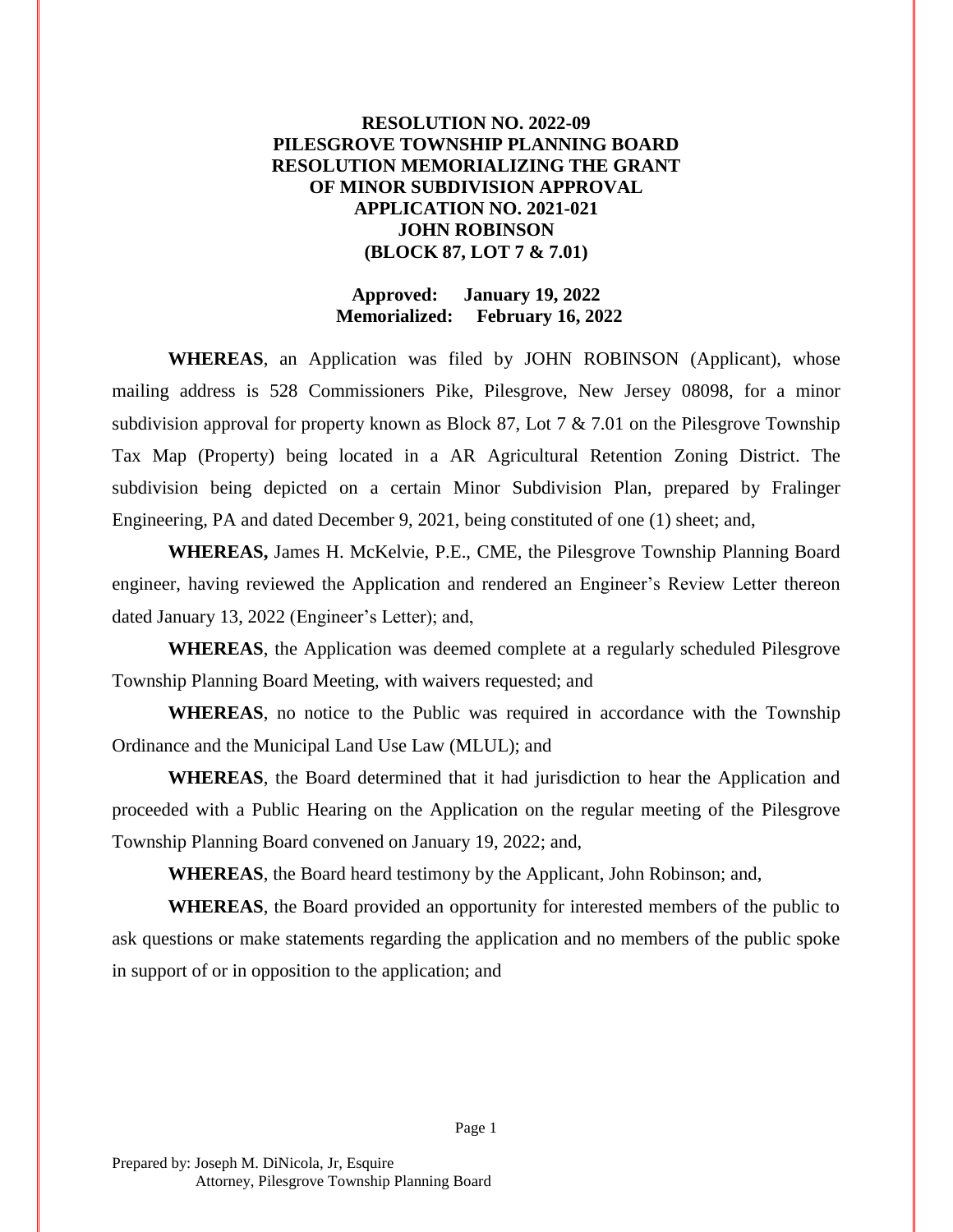**WHEREAS**, after hearing the above testimony and representations, the Board made the following findings of fact:

- 1. The Property is located in an AR Agricultural Retention Zoning District.
- 2. The Applicant is requesting a minor subdivision to the Property.
- 3. The existing Lot 7 is shown as 23.3 acres in size and contains an existing two-story framed dwelling, asphalt driveway, above ground pool with masonry landscape wall and metal deck, open space and wooded areas.
- 4. The existing Lot 7.01 is one acre in size and contains an existing one-story framed dwelling, stone driveway and framed canopy.
- 5. The Applicant is proposing to eliminate Lot 7.01 and create new lot lines surrounding the existing dwelling.
- 6. The existing Lot 7.01 is to be merged into Lot 7 and the new lot is to be removed from Lot 7.
- 7. The proposed new Lot 7 is to become 22.3 acres in size and the new lot to be created is to be 2.0 acres in size.
- 8. A 100-foot-wide agricultural buffer is proposed around the perimeter of Lot 7 where a 150-foot-wide buffer is required.
- 9. The Applicant is proposing no construction improvements with this Application.
- 10. The Applicant agreed to move the property line 13.5 feet from the current pool on the newly proposed lot so it could come into compliance with the side yard requirement.
- 11. The Applicant also requested a waiver of the agricultural buffer requirement.
- 12. There is currently one (1) preexisting, nonconforming condition where the side yard on proposed Lot 7 is 19.1 feet where 40 feet is required.
- 13. The Board next reviewed the Engineer's Review Letter. The Applicant agreed to comply with all comments and requirements contained in the Engineer's Letter subject to Engineer's approval.

**BE IT THEREFORE RESOLVED** on this \_\_\_\_\_\_\_ day of \_\_\_\_\_\_\_\_\_\_\_\_\_\_, 2022 by the Pilesgrove Township Planning Board, the minor subdivision application further depicted on the Minor Subdivision Plan submitted is granted with the waivers requested, subject to the following conditions: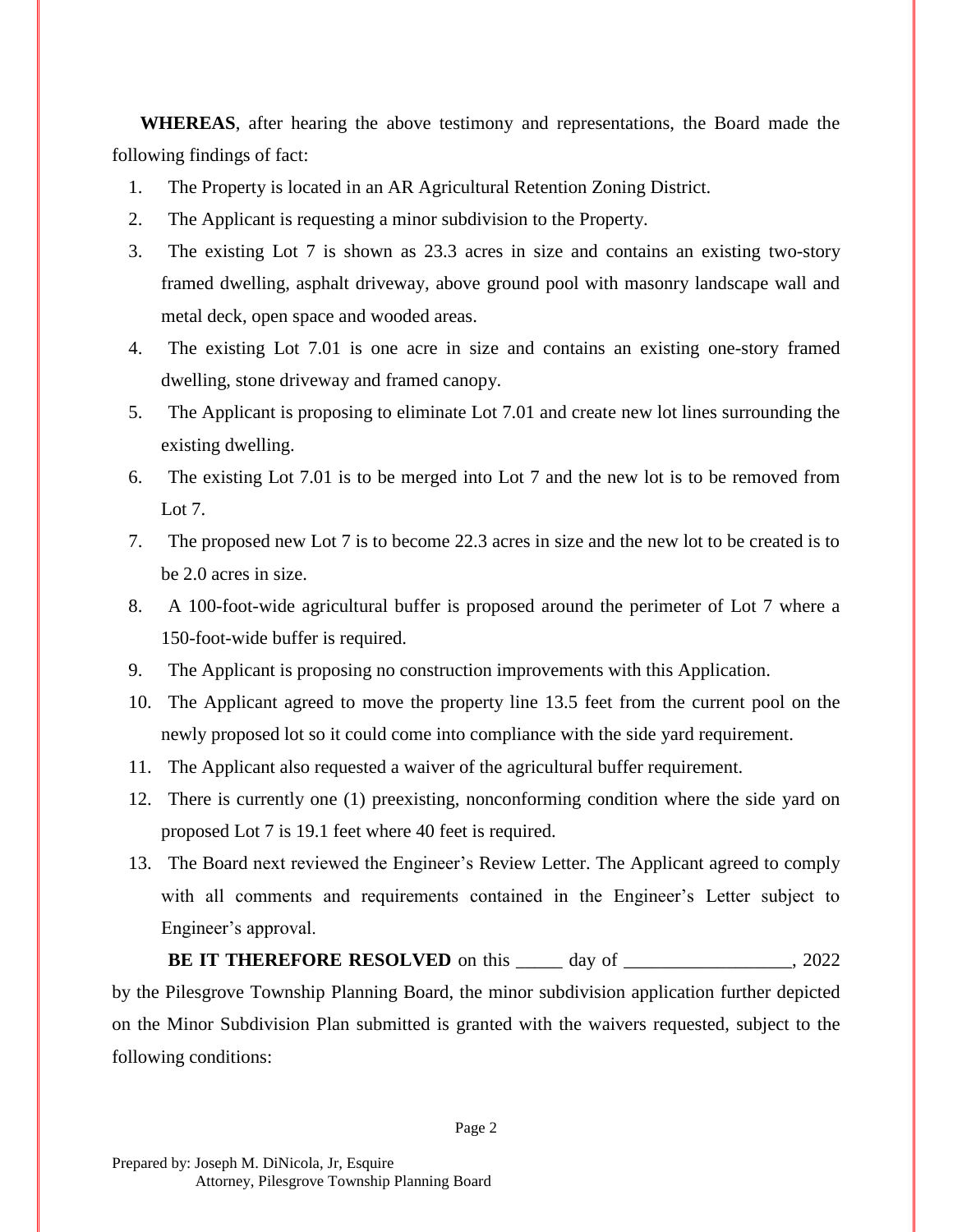- 1. The Applicant shall move the rear lot line for the newly proposed lot an additional 13.5 feet.
- 2. Payment of any and all required fees which are due or may become due to the Township within seven (7) days notice thereof, including, but not limited to, settlement of any outstanding review escrow accounts.
- 3. Obtaining any and all other approvals for the proposed revisions that may be required by any governmental/regulatory body including, but not limited to the Salem County Planning Board and/or the Salem County Soil Conservation District, New Jersey Department of Transportation, etc. Applicant's engineer shall certify that said approvals have been received.
- 4. The minor subdivision shall be filed by deeds in the Office of the Clerk of Salem County. The deeds shall be approved by the Board solicitor and shall contain legal descriptions that have been approved by the Board Engineer. The deeds shall be recorded not later than 190 days from the date of the adoption of the within resolution.
- 5. The Applicant is granted an Agricultural Buffer waiver as requested.
- 6. Applicant shall comply with all representations made during the course of the hearing and in all filed documents.
- 7. Applicant shall indemnify and hold the Board harmless from any claim of any kind which may be made as a result of any deficiency in the Application.
- 8. The minor subdivision deeds shall include "Right to Farm" language to be reviewed and approved by the Board Solicitor.

## **PILESGROVE TOWNSHIP PLANNING BOARD**

 $BY:$ 

**JEFFREY STRING, Chairperson**

### **ATTEST:**

# **RITA SHADE, Secretary**

**\_\_\_\_\_\_\_\_\_\_\_\_\_\_\_\_\_\_\_\_\_\_\_\_\_\_\_\_\_\_\_**